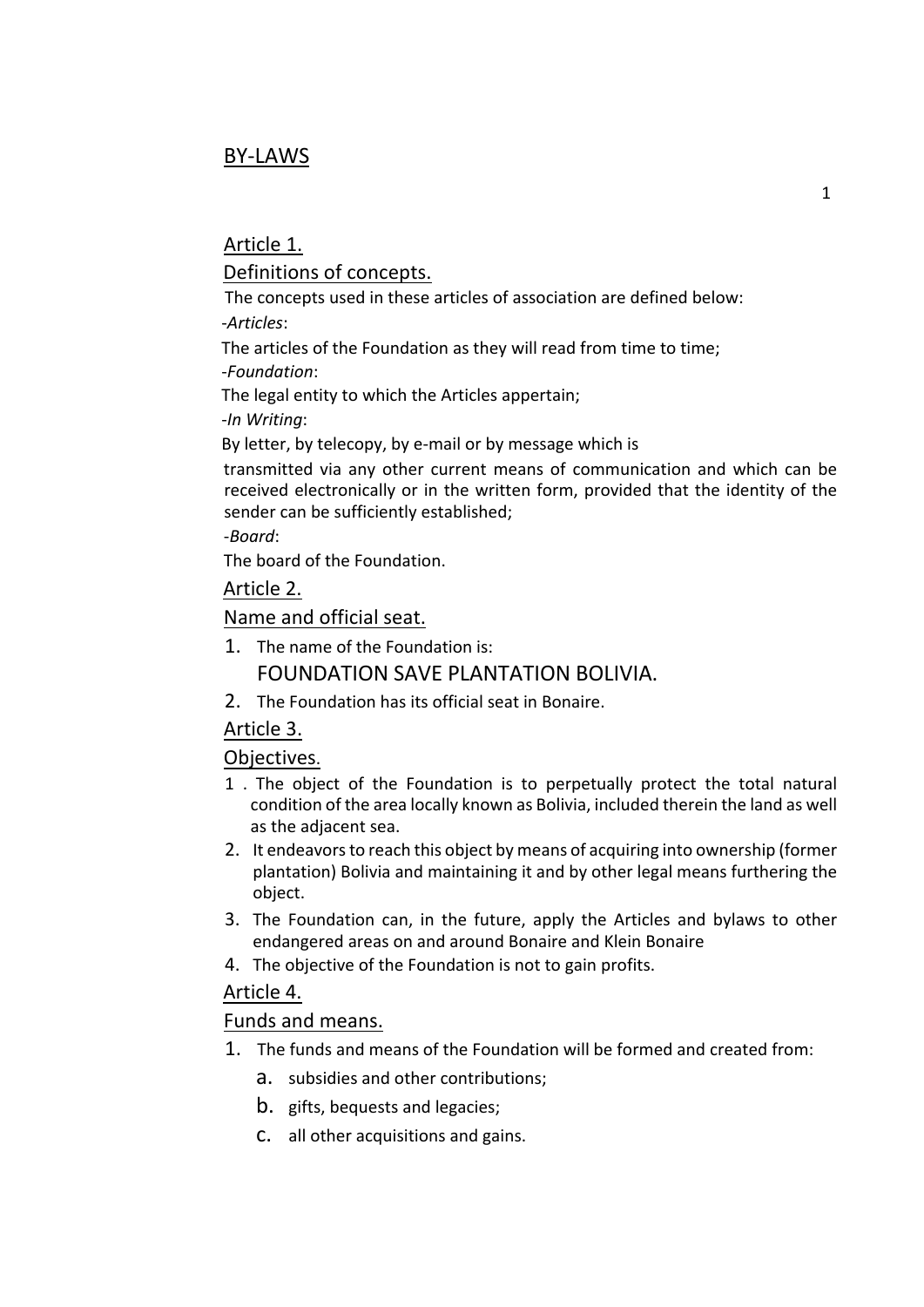2. The Foundation may accept bequests only with the benefit of inventory.

# Article 5.

## Board.

- 1 . The Board shall consist of a number of at least one member, whose exact number is to be determined by the Board and shall be appointed the first time by (means of) the present deed.
- 2. As member of the Board natural persons of age are eligible who reside in Bonaire and sympathize with the object of the foundation.
- 3. The Board (with the exception of the first Board, the member of which is appointed in office), shall elect out of its body a chairman, a secretary and a treasurer.
- 4. The Board member(s) shall be appointed for an indefinite period of time.
- 5. If one or more vacancies are created on the Board the remaining Board members unanimously (or the sole remaining Board member) shall fill it or them by the appointment of one or more successor(s) within three months after the creation of the vacancy or vacancies.
- 6. Should the Board have one or more vacancies then the remaining Board members (or the sole remaining Board member) shall nevertheless remain a lawful Board.
- 7. If there is any disagreement among the remaining Board members about the appointment and also if at any time all the Board members should be lacking before the vacancy/vacancies created has/have been filled and furthermore if the remaining Board members should fail to fill the vacancy/vacancies within the period mentioned in paragraph .5 of this article they shall be filled by the Judge of the Court of First instance venue of session Bonaire on request of any interested party or on demand of the public prosecutor's office.

# Article 6.

## Meetings of the Board and resolutions of the Board.

- 1. The meetings of the Board shall be held at the places from time to time to be determined and designated by the Board.
- 2. One meeting shall be held at least every six months.
- 3. Furthermore, meetings shall be held whenever the chairman deems the holding thereof desirable or if one of the other Board members makes a request "In Writing" to that effect to the chairman, at the same time specifying the items of business to be discussed and considered at such a meeting.

Should the chairman fail to comply with such a request in a way that the meeting can be held within three weeks of receipt the said request, the applicant shall be entitled to convene a meeting himself, with due observance of the formalities required.

4. At least seven days' previous notice of any such meeting shall be given by the chairman "In Writing"- subject to and with due observance of the provisions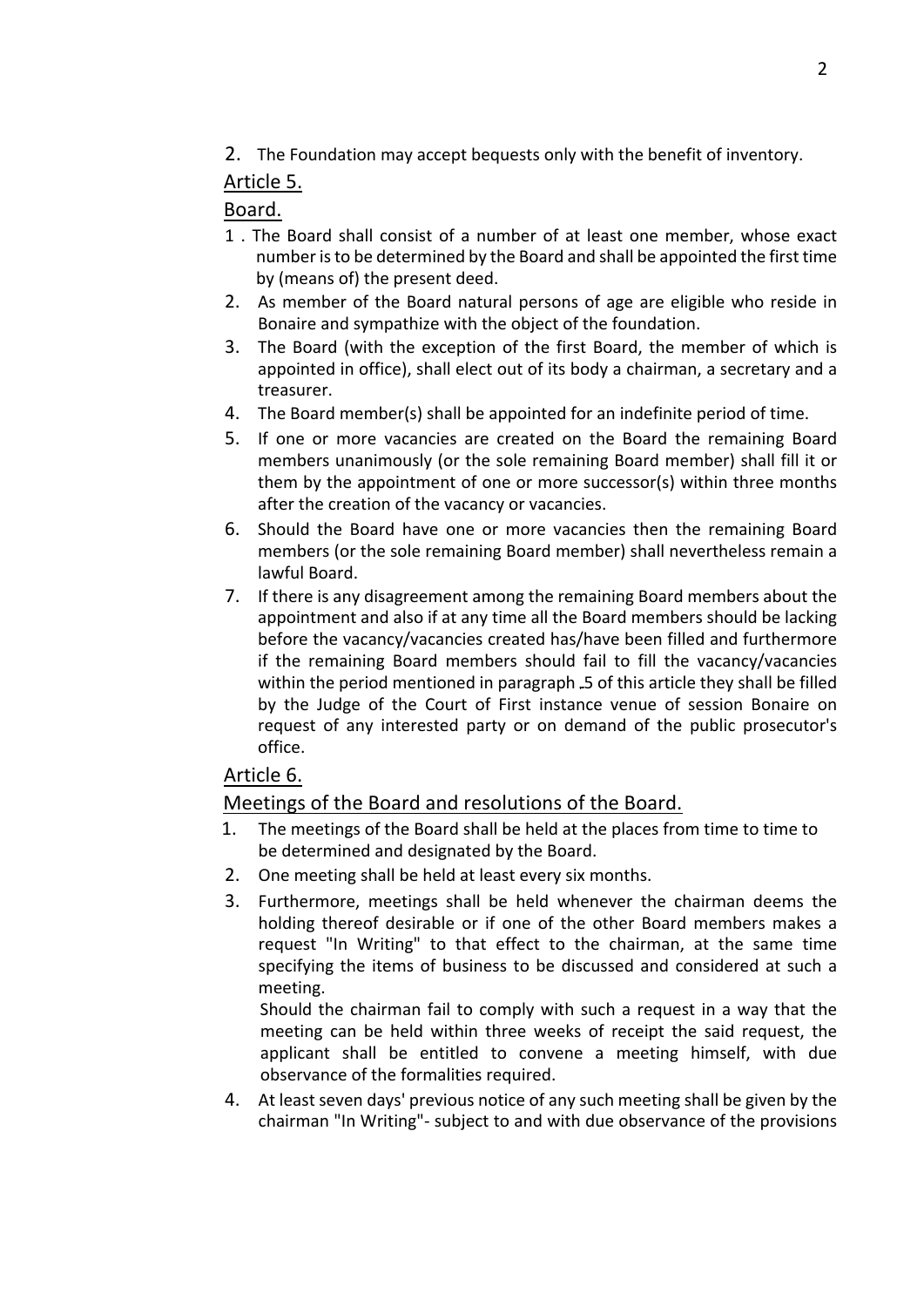laid down in paragraph 3 of this article excluding the day on which notice of meeting is given and the day designated for the meeting.

- 5. The convening notices shall in addition to place, date and hour of the meeting - state and specify the items of business to be discussed and considered thereat.
- 6. If the regulations and requirements given and made by the Articles for the convening and holding of meetings have not been duly observed and complied with, valid resolutions may nevertheless be tabled and passed at a meeting of the Board on all items of business that are brought up for discussion thereat, provided always that at the meeting of the Board concerned all the Board members are present and provided that the resolutions in question are taken by an unanimous vote.
- 7. The meetings shall be presided over by the chairman of the Board; if the latter is absent, the meeting itself shall designate its chairman.
- 8. Minutes of the business transacted at the meetings shall be taken by the secretary or by one of the other persons present to be invited and designated for that purpose by the chairman of the meeting. The minutes shall be confirmed at the next meeting and shall in witness thereof be signed by the chairman and the secretary of that meeting.
- 9. The Board may pass valid resolutions at the meeting only if the majority of its members of the Board from time to time is present or represented at the meeting.

A Board member may cause himself to be represented at the meeting by a fellow Board member upon production of a written power of attorney, which is in a form being satisfactory to the chairman of the meeting. In this connection a Board member can act as attorney for only one fellow Board member.

10. The Board may pass resolutions without holding a meeting, provided that all the Board members have cast their votes "In Writing". The provisions in the preceding sentence also apply to resolutions to amend the Articles or to dissolve the foundation.

For decision making without holding a meeting the same majorities apply as for decision making in a meeting.

A report of a resolution passed without holding a meeting shall be drawn up by the secretary, upon adding the votes cast, which report shall be added to the minutes after it has been countersigned by the chairman.

11. Each Board member shall be entitled to cast one vote. To the extent that the Articles prescribe no larger majority, all resolutions of the Board shall be passed by absolute majority of the valid votes cast. If the votes are tied, then no decision shall be taken. One or more Board members shall have the right within ten days after the meeting has been held, at which the votes are tied, to request the 'Het Nederlands Arbitrage Instituut' (Dutch Arbitration Institute) to appoint an adviser, in order to reach a decision about the proposal in question. In that case the decision taken by the adviser shall carry the same force as a decision taken by the Board.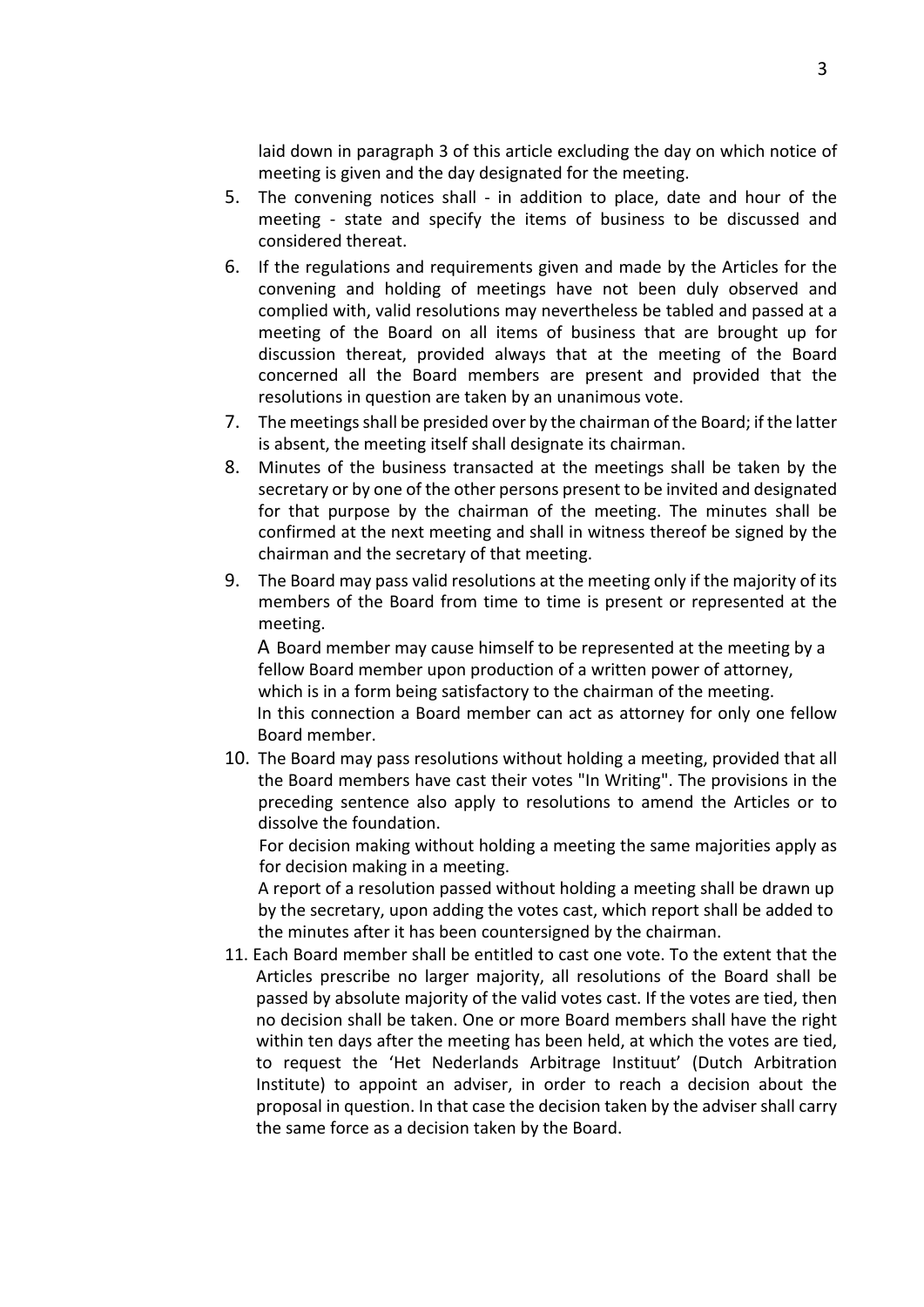- 12. All votes at the meeting shall be oral, unless the chairman deems a vote by ballot desirable or one of the persons present at the meeting and entitled to vote so demands a ballot before the vote is taken. Votes by ballot shall be taken by means of unsigned, folded ballot- papers.
- 13. Blank votes shall be regarded as not having been cast.
- 14. In all disputes about votes not provided for in and by the Articles the chairman shall have the final decision.
- 15. The provisions laid down in this article shall as much as possible apply correspondingly to meetings and resolutions of the Board.

## Article 7.

## Powers of the Board and remunerations.

- 1. The Board shall be vested with the conduct and management of the business and the affairs of the foundation.
- 2. The Board shall have the power to resolve that the Foundation enters into agreements for the acquisition, alienation, encumbrance and disposal of registered real estate and enters into agreements, under and in pursuance of which the binds itself as surety or severally liable co-debtor, to answer for a third party/person or to give security for binding itself for a debt of another party or person.
- 3. No remuneration can be granted to the Board members. Expenses will be reimbursed to the Board members on production of the necessary proof.

## Article 8.

## Representation.

1. The Foundation shall be represented by the Board, in so far as not otherwise provided for by law.

Furthermore, the Foundation may be represented by two members of the Board acting jointly.

2. The Board may grant to and confer upon other persons powers of attorney for the representation of the at law and otherwise within the limits defined in those powers of attorney.

## Article 9.

## Termination of membership of the Board.

Membership of the Board shall terminate by:

- death:
- no longer residing in Bonaire;
- loss of the right to dispose of his assets;
- written resignation;
- dismissal by virtue of article 2:55 of the Civil Code BES;
- a resolution of the other Board members passed unanimously;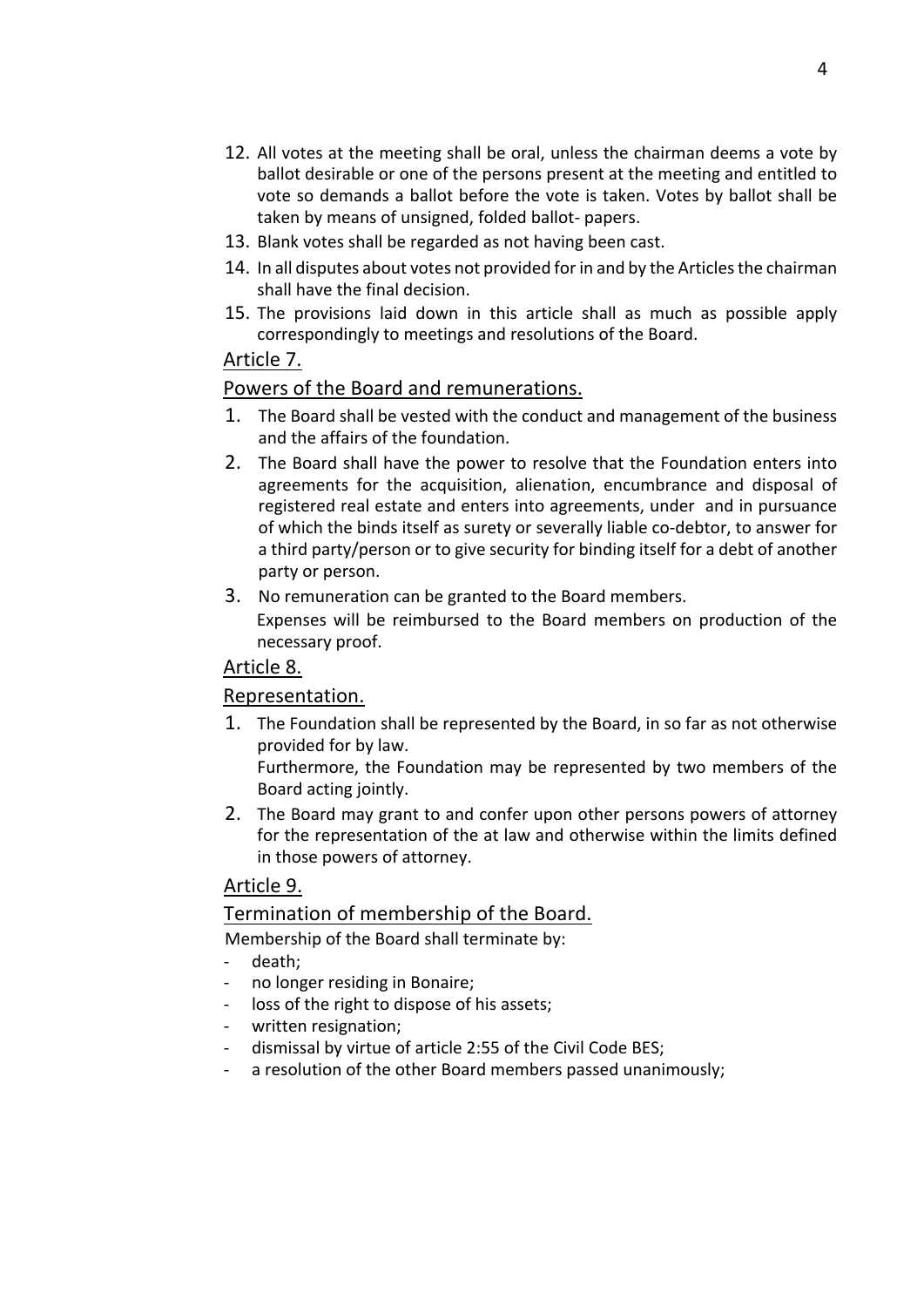# Article 10.

## Financial year and annual accounts.

- 1 The financial year of the Foundation shall coincide with the calendar year.
- 2 As at the end of each financial year the treasurer shall draw up a balance sheet and a statement of income and expenditure for the previous financial year, such annual accounts to be submitted to the Board, together with a report of an auditor or an accountant/administrative consultant, if the subsidizing parties so desire, within six months from the end of the previous financial year.
- 3 The annual accounts shall be confirmed by the Board. Confirmation of the annual accounts by the Board shall constitute a discharge to the treasurer of his duties in relation to the administration and management conducted by him.

# Article 11.

## Amendment to the Articles.

- 1 . The Board shall be empowered to amend the Articles.
	- Without prejudice to the provisions of paragraph 10 of article 6 a resolution to that effect must be passed by a majority of at least three quarters of the votes cast at a meeting, at which all the Board members are present or represented.
- 2. If at a meeting, at which a proposal as referred to in paragraph 1 of this article has been brought up for discussion, not all of the Board members are present or represented, then a second meeting of the Board shall be convened, to be held not earlier than seven days but not later than twenty-one days after the first meeting, at which such a resolution must only be passed by a majority of at least three quarters of the votes cast and provided always that at least a majority of the Board members from time to time is present or represented.
- 3. Each Board member shall be empowered to expedite execution of the notarial deed embodying the amendment to the Articles.

# Article 12.

## Dissolution and winding-up.

- 1. The Board shall have power and authority to dissolve the Foundation. The provisions laid down in paragraphs 1 and 2 of Article 11 hereof shall apply correspondingly to a resolution tabled to that effect.
- 2. After its dissolution the Foundation shall continue in existence, in so far as such continuation is necessary for the liquidation and winding- up of its funds and means.
- 3. The liquidation and winding-up proceedings shall be effected by the Board.
- 4. The liquidators shall take due care to see that an entry of the Foundation's dissolution is made in the register referred to in article 2.5 of the Civil Code BES.
- 5. During the winding-up proceedings the provisions of the Articles shall as far as possible continue in force.